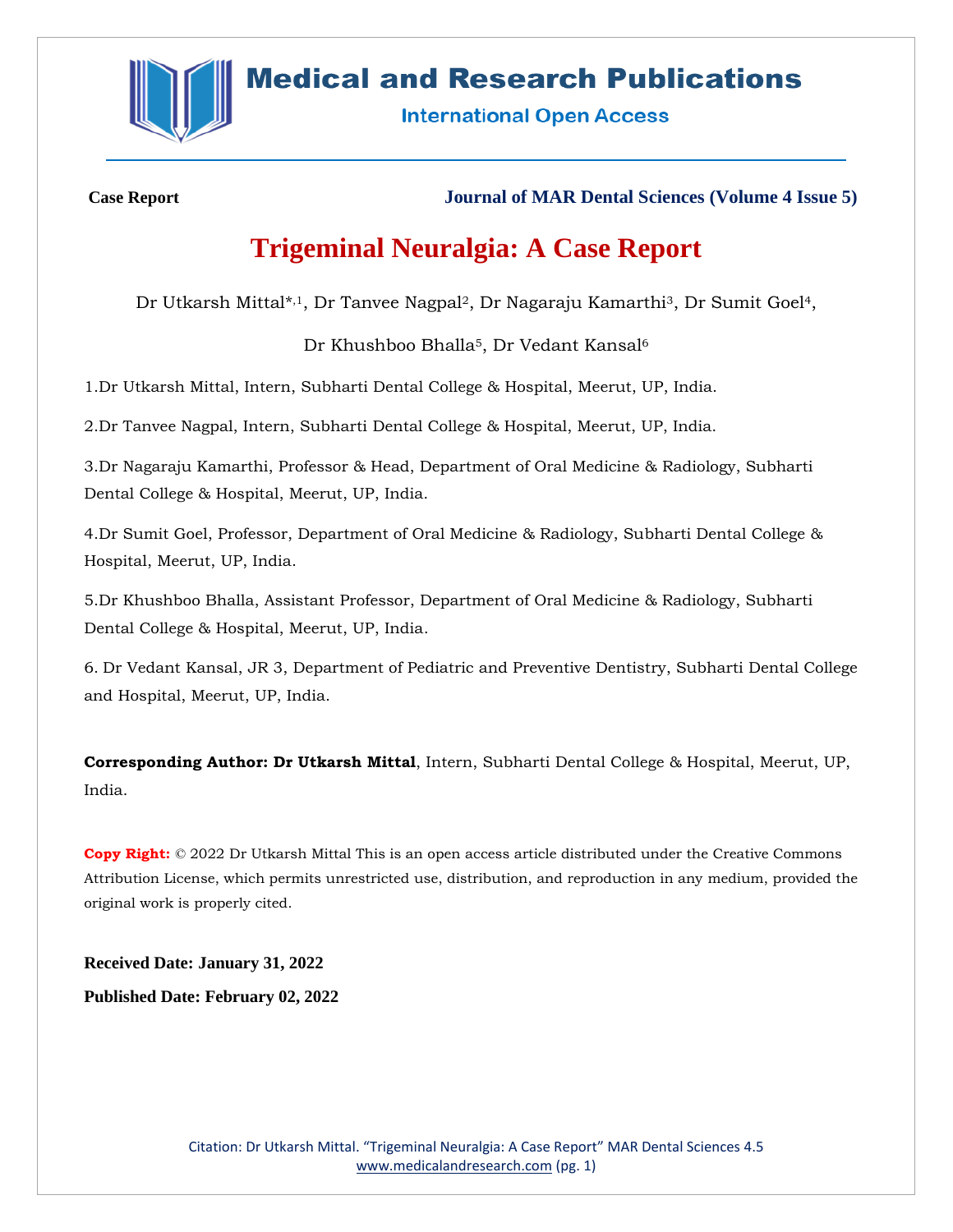#### **Abstract**

*Trigeminal neuralgia is defined as a sudden, usually unilateral, severe brief, stabbing and recurrent pain in the distribution of one or more branches of the trigeminal nerve. Also known as Tic douloureux, it usually occurs in old age, usually around 60-70 years.*

*Our patient was a 76-year-old female who reported pain in her lower left front tooth region for 1 week.*

*Pain experienced as sharp, shooting, lancinating and intermittent which radiated from the lower left anterior tooth region towards the head ipsilaterally. Approximately 6-7 episodes of pain in a day and relieves itself after 1-2 minutes. History reveals a similar kind of pain 4 years back.*

*The patient was relieved by taking anti-convulsants and nerve conditioners. The treatment also included patient counseling and diet counseling. The patient was disease-free after 3 months of the prescribed treatment.*

#### **Introduction**

Tic douloureux, Trifacial neuralgia, Fothergill's disease occur between 5 – 7th decades of life with a slight female predilection. Most commonly affect the Maxillary division followed by Mandibular and Ophthalmic. Trigeminal Neuralgia is classified as Classic/Primary/Idiopathic or Symptomatic/Secondary. Aetiology is when Atherosclerotic blood vessels (superior cerebellar artery) press on and groove the root of the trigeminal nerve, Tumour of the cerebellopontine angle, A demyelinating plaque of multiple sclerosis, A vascular malformation, Progressive degeneration and demyelination of the trigeminal ganglion and dorsal root. If this condition manifests in Adolescents or young adults – is bilateral, demyelinating lesion in the pons (multiple sclerosis) should be ruled out as that is one of the most common occurrences.

#### **Case Presentation**

**Summary of case:** A 76-year-old female patient reported to the Department of Oral Medicine & Radiology with a chief complaint of pain in her left side back tooth region for 1 week. The patient was apparently asymptomatic 1 week back until she developed pain in her lower left back tooth region. The pain was sharp, shooting, lancinating and intermittent. Which radiated from the lower left anterior tooth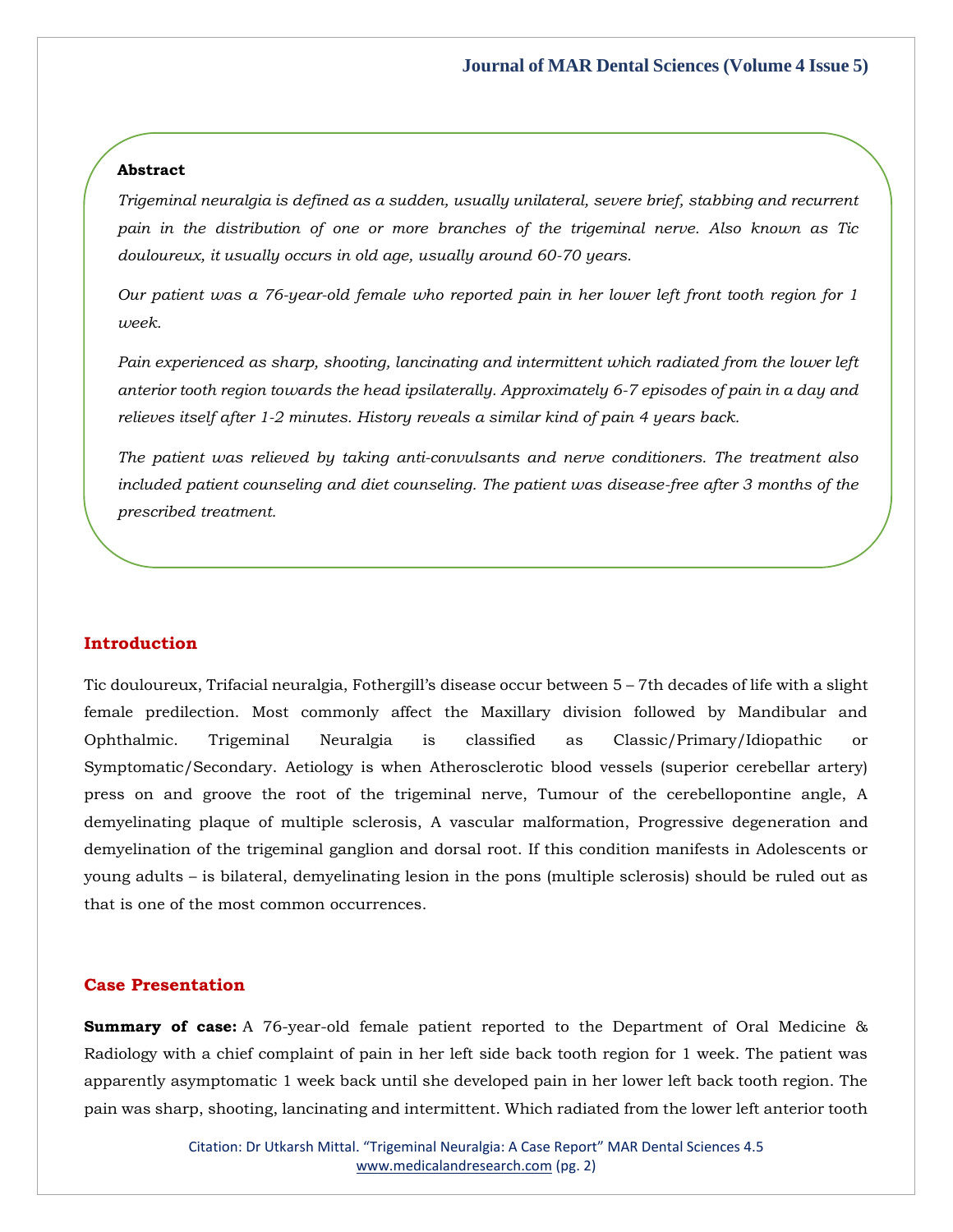region towards the head ipsilaterally. After this incident episodes of pain start occurring. Pain aggravates on eating food while talking, drinking water, washing face, exposure to cold winds & alveolar mucosa. Approximately 6-7 episodes of pain in a day and relieves itself after 1 - 2 minutes. The patient experienced the same type of pain 4 years back for which she had consulted a dental surgeon and was diagnosed with Trigeminal Neuralgia and got relieved on taking medication. On clinical examination, a generalized recession was found. On radiographic examination: An OPG was taken to rule out any odontogenic cause. On the basis of clinical and past history given by the patient provisional diagnosis of Trigeminal Neuralgia was made. The possible differential diagnosis that could be made are listed in table 1 [given below]

#### **Differential Diagnosis:**

| Differential<br>Diagnosis         | Trigeminal Neuralgia                                                           | <b>SUNCT [Short</b><br>lasting,<br>Unilateral,<br>Neuralgiform<br>Headache<br>Attacks] | Sphenopalatine<br>Neuralgia [Cluster<br>Headache]      | Glossopharyngeal<br>Neuralgia                                                         |  |
|-----------------------------------|--------------------------------------------------------------------------------|----------------------------------------------------------------------------------------|--------------------------------------------------------|---------------------------------------------------------------------------------------|--|
| Differentiating Features includes |                                                                                |                                                                                        |                                                        |                                                                                       |  |
| Unilateral/                       | Unilateral                                                                     | Unilateral                                                                             | Unilateral                                             | Unilateral                                                                            |  |
| <b>Bilateral</b>                  |                                                                                |                                                                                        |                                                        |                                                                                       |  |
| Male/Female                       | Female> Male                                                                   |                                                                                        | Male > Female                                          | Females                                                                               |  |
| <b>Attack lasts</b><br>for        | Second to 2 minutes                                                            | More than 4<br>minutes                                                                 | $15$ minutes to 2<br>hours                             | Seconds to 2 minutes                                                                  |  |
|                                   | Trigger Zones Nasolabial fold, Corner of<br>lip                                |                                                                                        | Alcohol                                                | Trigger Factor: CH Pharynx, Tongue, Ear &<br>Infra-auricular retro<br>mandibular area |  |
|                                   | Area involved Maxillary division<br>followed by Mandibular<br>& Ophthalmic.    | Mid face &<br>Orbital region                                                           | Head                                                   | Tonsil region and ear                                                                 |  |
| Treatment of<br>choice            | Carbamazepine 200 mg<br>Microvascular<br>Decompression, Gamma<br>Knife Surgery |                                                                                        | Ergotamine<br>tartrate $2mg$ [1-2<br>hours before bed] | Same as Trigeminal<br>Neuralgia                                                       |  |

Citation: Dr Utkarsh Mittal. "Trigeminal Neuralgia: A Case Report" MAR Dental Sciences 4.5 [www.medicalandresearch.com](http://www.medicalandresearch.com/) (pg. 3)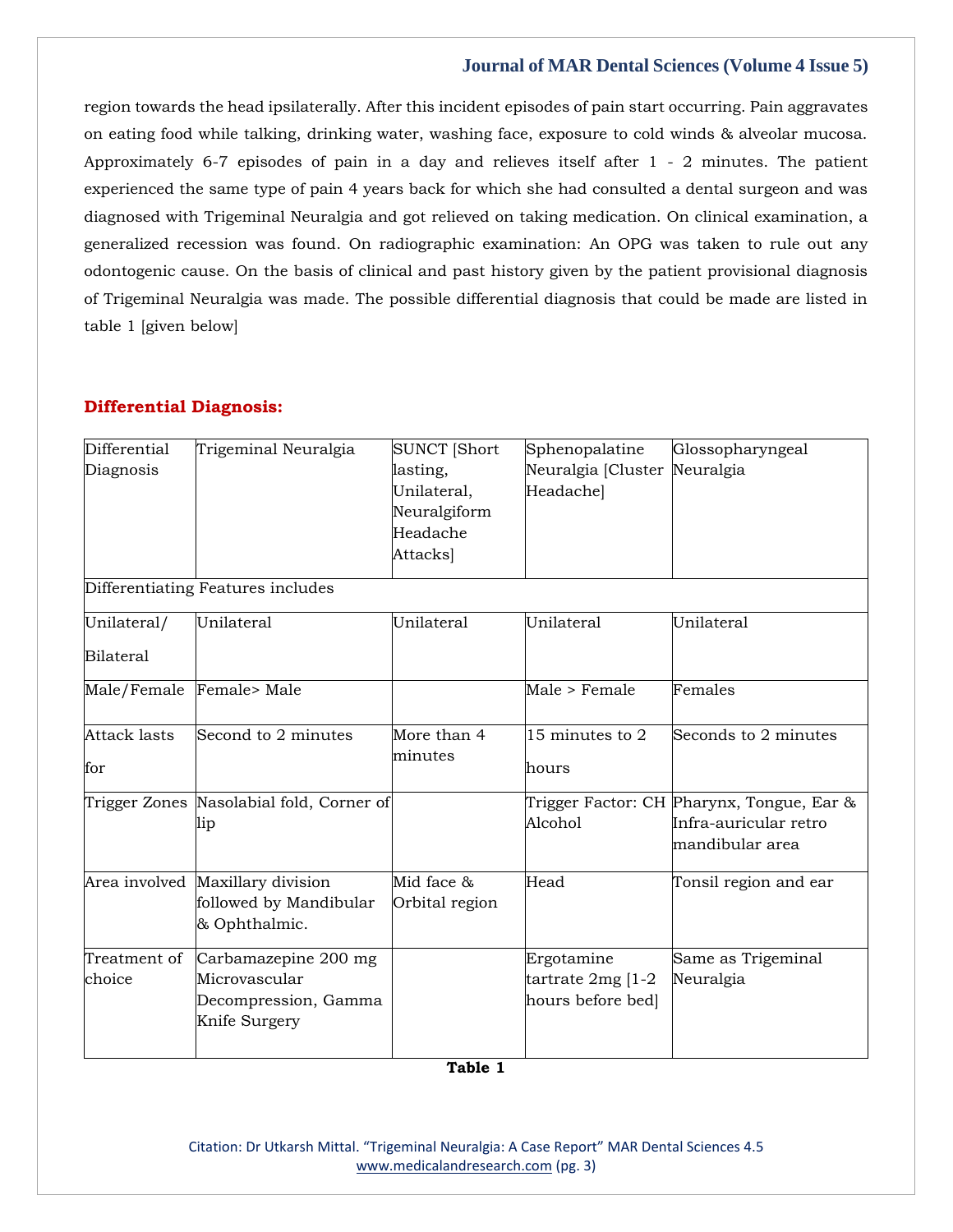On the basis of past history and clinical examination it was finally diagnosed as **TRIGEMINAL NEURALGIA.**

## **Case Discussion**

## **Definition**

The International Association for the study of pain [IASP] defines TN as sudden, usually unilateral, severe brief, stabbing, and recurrent pain in the distribution of one or more branches of the trigeminal nerve. **[**1**]**

The International Headache Society [IHS] classifies TN into Idiopathic TN and Symptomatic TN **[**2**]**. The IHS describes TN as a unilateral disorder characterized by brief electric shock-like pains, abrupt in onset and termination, limited to the distribution of one or more divisions of the trigeminal nerve in the second edition **[**3**]**.

Diagnostic criteria for classical TN are as follows:

A. Paroxysmal attacks of pain lasting from a fraction of a second to 2 minutes, affecting one or more divisions of the trigeminal nerve and fulfilling criteria B and C.

B. Pain has at least one of the following characteristics:

1.Intense, sharp, superficial or stabbing.

2.Precipitated from trigger areas or by trigger zone/factors.

- C. Attacks are stereotyped in the individual patient.
- D. There is no clinically evident neurological deficit.
- E. Not attributed to another disorder.**[**3**]**

## **Incidence**

- It is estimated that 1 in 15,000 or 20,000 people suffer from TN.
- It is common *after 50 years of age.*
- It is *more common in females* than males.
- Face affected Right side then left.

Citation: Dr Utkarsh Mittal. "Trigeminal Neuralgia: A Case Report" MAR Dental Sciences 4.5 [www.medicalandresearch.com](http://www.medicalandresearch.com/) (pg. 4)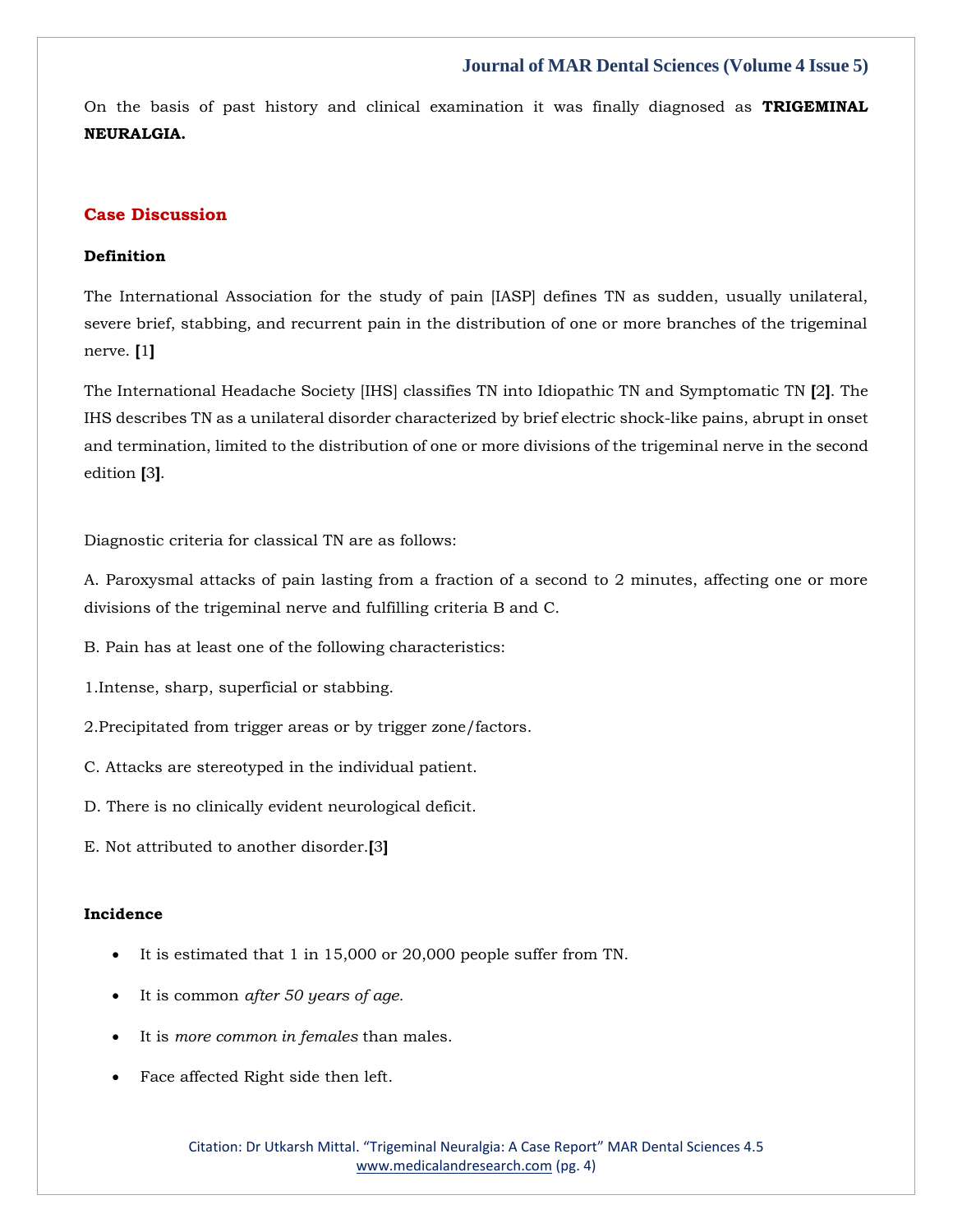- o 4% Bilateral
- o *95% Mandibular nerve* involved
- o 5% Ophthalmic nerve involved

## **Clinical Features**

### **''SWEETS CRITERIA''**

## *Pain, Trigger Zones, Pre Trigeminal Neuralgia, Hyperesthesia/ Hyperalgesia, Always Unilateral*

## **Pain**

- Paroxysmal [usually lasts a *few seconds to several minutes.]*
- Extremely intense[ stabbing, electric shocks, burning, pressing, crushing, exploding, shooting, boring, shock-like sensations, migraine-like, piercing, prickling, or a combination.]
- *Some patients reported that the pain can last for hours.*

#### **Trigger zones**

Identified precipitating factors include-

- Mastication & talking [76%]
- Touching [65%]
- Cold [48%]
- Movement of the head and best rest  $[2\%]$
- Psychological factors [2%]
- Heat  $[1\%]$
- Pressures by denture [0.4%]

#### **Pre Trigeminal Neuralgia**

- Mild, lancinating/pricking type.
- Months to years before chronic type of trigeminal neuralgia.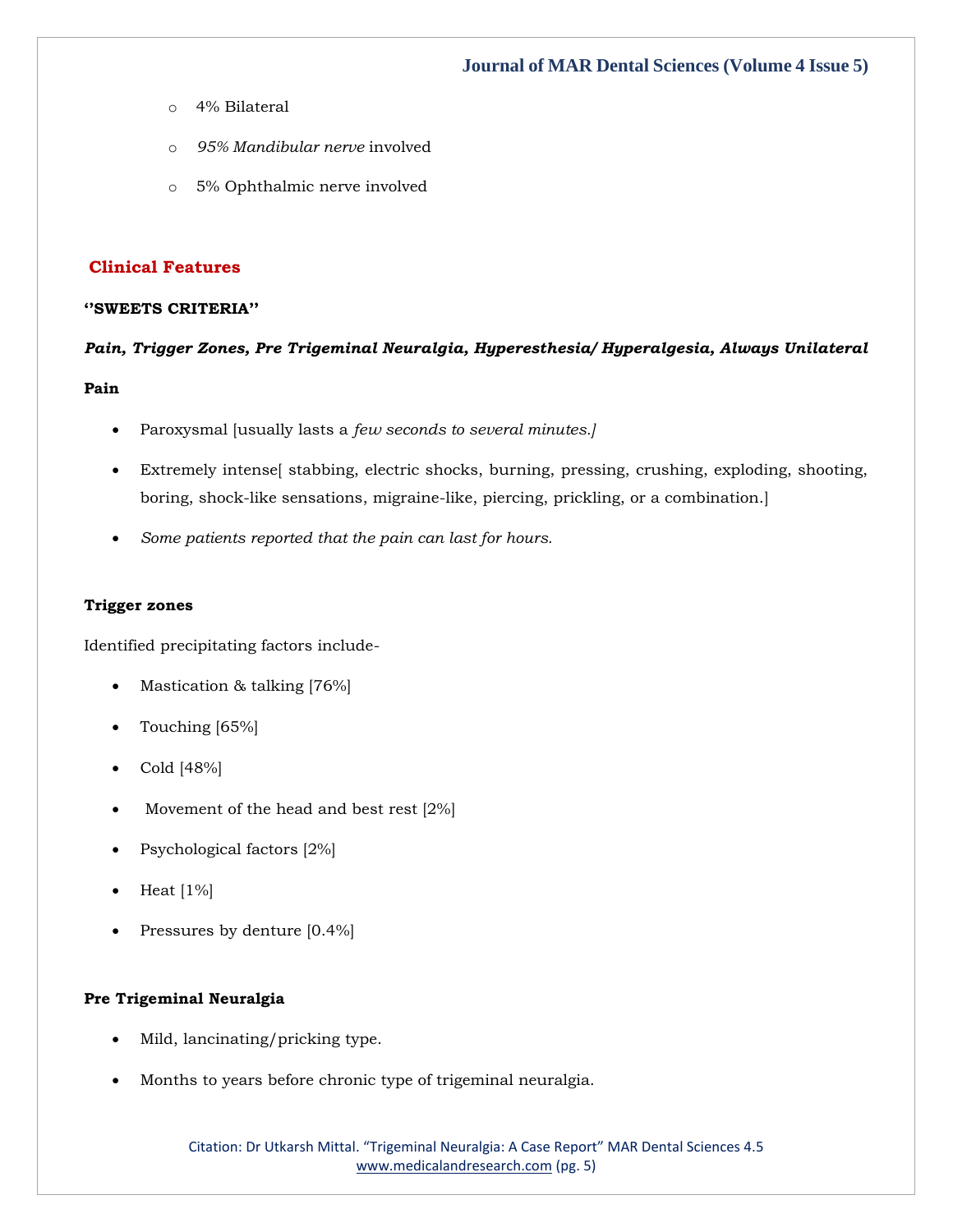## **Hyperesthesia/Hyperalgesia**

- On routine clinical examination
- HYPERESTHESIA: Increased sensitivity to stimulation.
- HYPERALGESIA: Extreme response to pain.

#### **Always Unilateral**

- If bilateral, then only one side affected at a time
- Unshaven and unclean face *(frozen face)*
- Spontaneous remission is unusual
- Attacks do not occur during sleep (characteristic)
- Secondary radiation of pain to adjacent division

#### **Others**

- It can be associated with Dandy walker syndrome, small posterior fossa, brain stem infarct, hydrocephalus etc.
- Afferent or efferent paroxysmal sharp pain radiating into the territory of one or more of the trigeminal sensory divisions is often so severe that patients must stop all activity during the episode.
- An increased incidence of additional cranial nerve dysfunction and hypertension.
- TN pain occurs spontaneously or is triggered by routine, non-noxious stimuli applied to a specific trigger point.
- Sound or light rarely triggers the attack.
- A trigger point is present in 50 60 % of patients with TN.
- Although the trigger points can be located almost anywhere within the trigeminal nerve area, it is most common in the *nasolabial fold, on the upper lip and the alveolar gingiva.*
- Lacrimation occurs in 31% of patients with Trigeminal Neuralgia, 9% of patients with rhinorrhea, 7% of patients with swelling and 5% of patients with flushing.
- The frequency of occurrence of facial pain attacks is

Citation: Dr Utkarsh Mittal. "Trigeminal Neuralgia: A Case Report" MAR Dental Sciences 4.5 [www.medicalandresearch.com](http://www.medicalandresearch.com/) (pg. 6)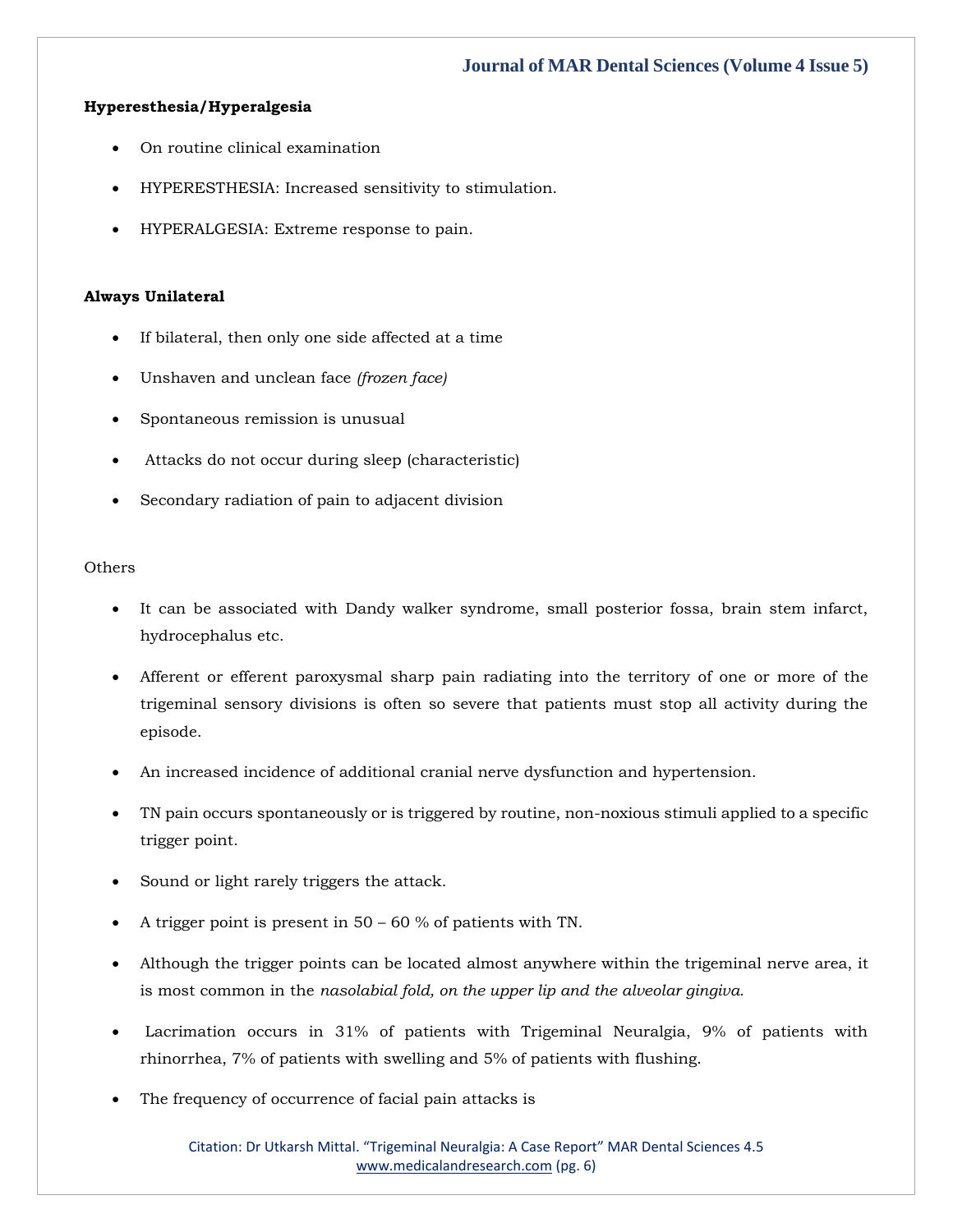- o Highest in Daytime for 71% of patients
- o Highest in Night for 11% of patients
- o The same Day & Night is 18%
- Some patients were found to have experienced a *second episode within 5 – 10 years.*
- It is not unusual for a patient to have one or more teeth extracted on the side affected by TN.
- Unusual forms of TN some patients have gustatory neuralgia following surgery in the region of the auriculotemporal nerve, a branch of the mandibular nerve.

The smell of food triggered the pain in a preauricular location. The mandibular movement did not evoke pain.

## **Etiology**

- C-P Angle Tumors
- Acoustic Neuroma
- Cholesteatoma
- Anatomical variation of Petrous bone ridge
- Aneurysms and Adhesions
- Multiple sclerosis

## **Pathophysiology**

- Chronic irritation of the Trigeminal nerve.
- Failure of segmental inhibition in the trigeminal nucleus and ectopic action potentials in the trigeminal nerve.
- Increased firing and impaired efficiency of the inhibitory mechanism.
- Paroxysmal discharges in the trigeminal nucleus.
- Attacks of Trigeminal Neuralgia.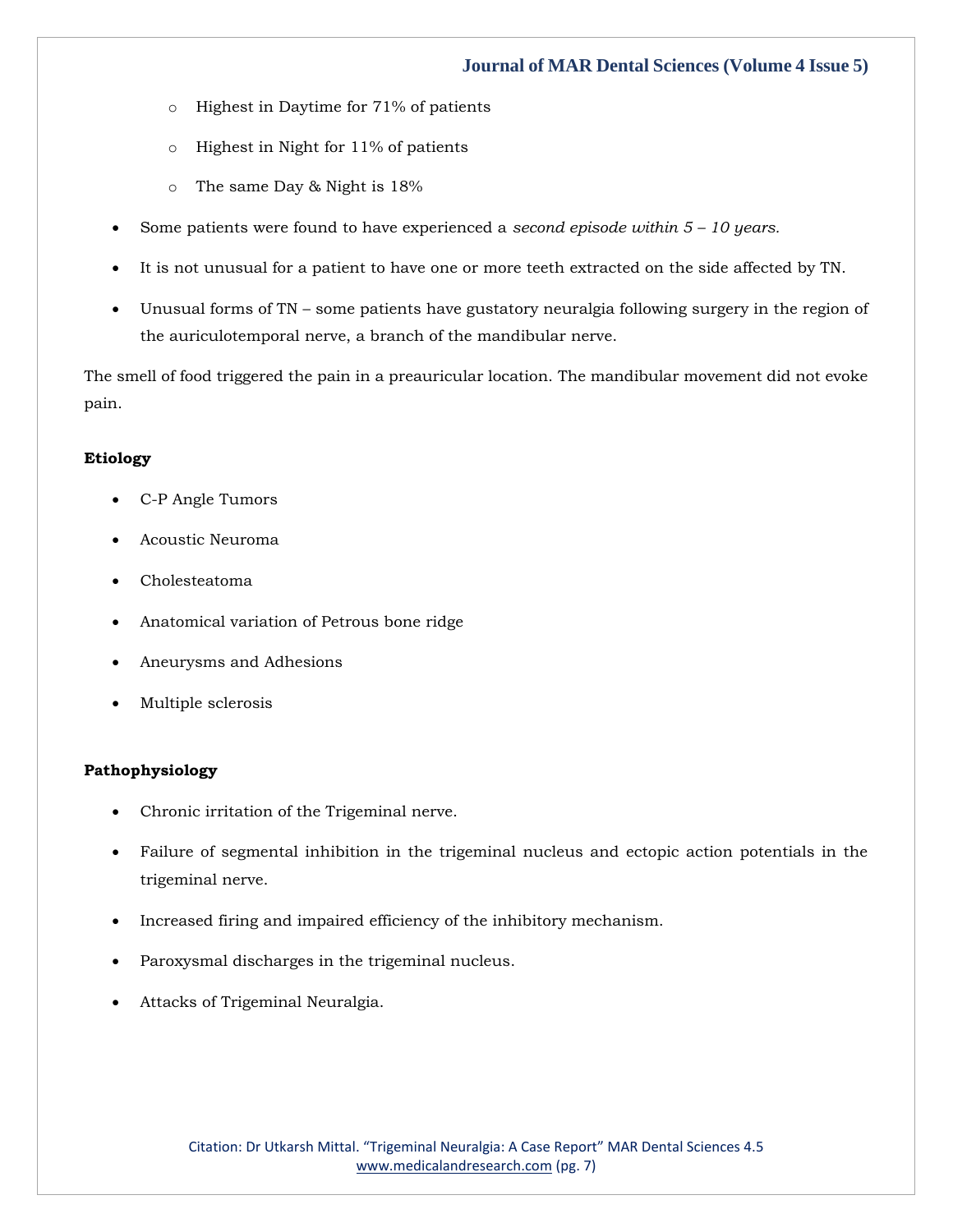## **Investigations**

- **Nerve Functions:** Sensory and Motor [Trigger Zones]
- Diagnostic Nerve Blocks
- **Special tests for tumors and systemic diseases:** CT Scans, MRI, Scintigraphy

#### **Pain Assessment**

BNI Score

- 1. No pain, No medications
- 2. Occasional pain, No medications
- 3. Some pain, adequately controlled with medications
- 4. Some pain, is not adequately controlled with medications
- 5. Severe pain/no relief

## **Classification**

Diagnostic criteria for classical TN and symptomatic TN described by the IHS second edition are based on the combined etiology & symptomatology.**[**2**]**

#### Based on *Etiology*

*1.Primary or Idiopathic TN*

Does not have a clear cause

#### *2.Secondary or Symptomatic TN*

• Due to a manifest cause such as a tumor, multiple sclerosis or vascular compression.

Based on *Symptomatology*

a. Typical Trigeminal Neuralgia

b. Atypical Trigeminal Neuralgia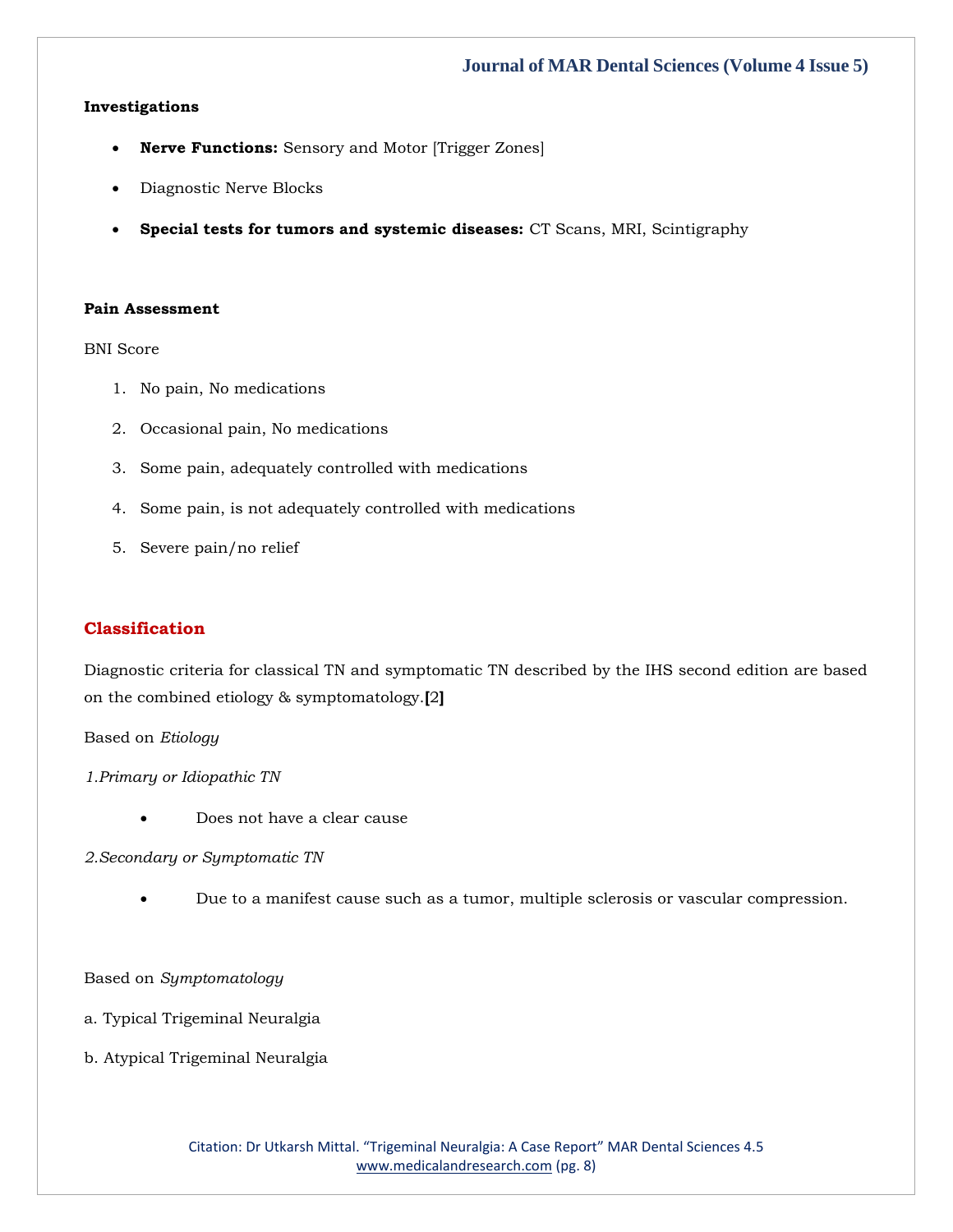#### Related Disorders

1.Atypical Trigeminal Neuralgia

It is defined as TN with continuous or repeated pain between transient paroxysms **[**7-9**]**

in the territory of one or more branches of the trigeminal nerve.

Symptoms:

Persistent pain is usually burning or aching pain.**[**5, 7, 10**]**, Patients have bilateral facial pain more frequently than patients with TN.**[**6**]**, Duration of paroxysms in patients with atypical TN is often longer than that in patients with TN.

Pathogenesis:

Atypical TN may be due to neural cross compression peripheral to the area where the root enters the brainstem, but central to the trigeminal ganglion.**[**11**]**, A combination of root entry zone and more distal trigeminal injury produced atypical TN.**[**9**]**

• Diagnosis:

Diagnosed based on history and physical examination. Based on transient paroxysms and constant pain in the territory of one or more branches of the trigeminal nerve.

## 2.Trigeminal Neuropathic pain

Trigeminal Neuropathic pain is a constant unilateral facial pain in the territory of one or more branches of the trigeminal nerve without paroxysmal pain **[**4, 9**]** with or without sensory disturbance **[**12**]**, The pain is usually burning or aching, Trigeminal neuropathy as defined by Jannetta means facial numbness with or without facial pain.**[**13**]**

#### 3. Pre Trigeminal Neuralgia [Pre-TN]

- Pre Trigeminal Neuralgia is classified into trigeminal neuropathic pain before the occurrence of Trigeminal Neuralgia.
- *A tumor may cause Pre TN as well as TN.*
- Symptoms: Intermittent or continuous aching or dull pain in the upper and lower jaws which eventually converts into lancinating and paroxysmal pain, TN.**[**14, 15**]**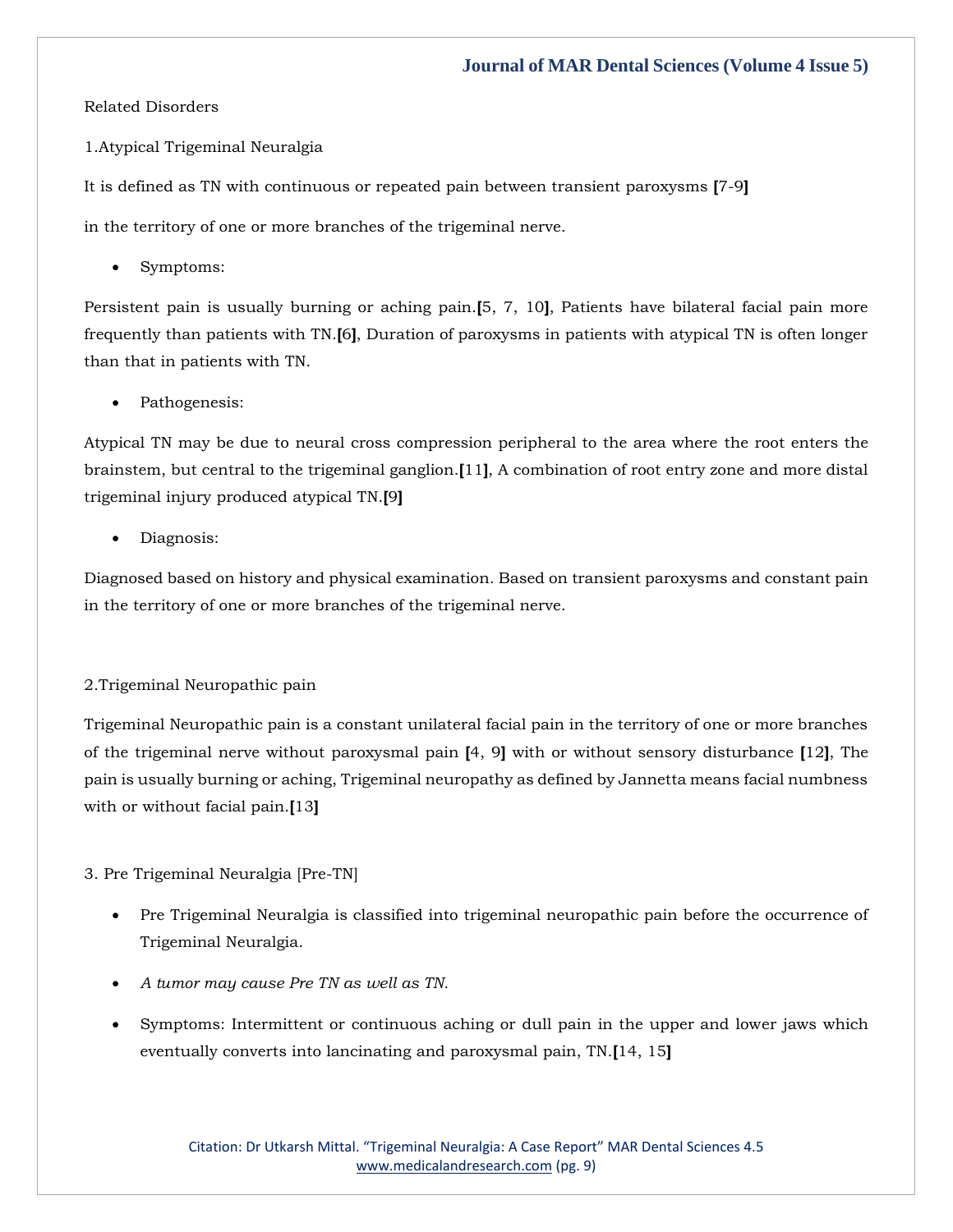- Treatment: Pain is relieved by Carbamazepine or Baclofen and had no other discernible cause. **[**14**]**
- 4. Short Lasting Unilateral Neuralgiform Headache with Conjunctival Injection and Tearing [SUNCT]
- 5. Atypical facial pain

# **Treatment**

Non-Surgical

| <b>DRUG</b>           | INITIAL DOSE (mg) | TARGET DOSE (mg) | <b>SCHEDULE</b> |
|-----------------------|-------------------|------------------|-----------------|
| 1)Carbamazepine (DOC) | 100-200           | 1200             | $*3-4/d$        |
| 2)Oxcarbazepine       | 200-400           | 1200-1400        | $*3/d$          |
| 3) Baclofen           | $5 - 15$          | 30-60            | $*3/d$          |
| 4)Clonazepam          | $0.25 - 0.5$      | $1 - 4$          | <b>Bedtime</b>  |
| 5)Gabapentin          | 300               | 900-2400         | $*3/d$          |
| 6)Lamotrigine         | 25                | 400-600          | $*1 - 2/d$      |
| 7)Topiramate          | 25                | 100              | $*2/d$          |

Drug therapy slowly withdrawn if patient pain free for 3months.

# **Table 2**

#### **Percutaneous Injections**

- 2 days 1-week Interval
- **Chemical Used:** Local Anesthesia/ Absolute Alcohol/ Phenol glycerin mixture.
- **Injection Site:** Peripheral Nerve/ Trigger Zones/ Gasserian Ganglion
- Intravenous infusion of a **combination of magnesium and lidocaine** can be very effective in some patients.
- **5% lidocaine plaster and 8% capsaicin patch** can be useful in some TN.
- The 5-HT R3 antagonists, neurokinin-1 antagonists, or mast cell stabilizers may have a role in the treatment of TN.

Citation: Dr Utkarsh Mittal. "Trigeminal Neuralgia: A Case Report" MAR Dental Sciences 4.5 [www.medicalandresearch.com](http://www.medicalandresearch.com/) (pg. 10)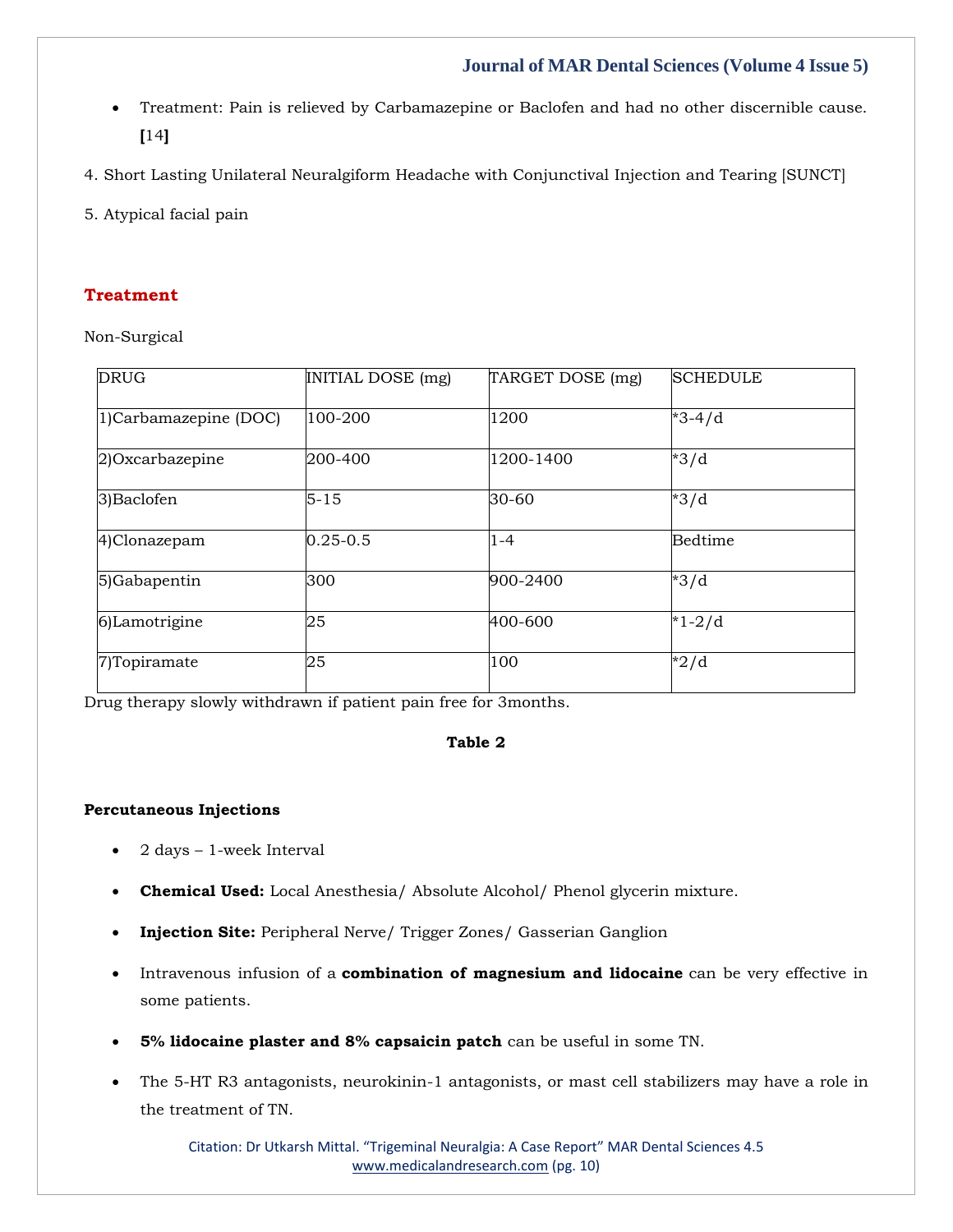- **Botulinum toxin Type A injections** may be offered before surgery or unwilling to undergo surgery and in failed drug treatment.
- **Tetracaine nerve block** as an additional treatment after carbamazepine, acupuncture and peripheral nerve stimulation can be used.





#### A. PERIPHERAL INJECTION

It has been known that injection of a destructive substance into peripheral branches of the trigeminal nerve produces anesthesia in the trigger zones or in areas of distribution of spontaneous pain.

**1.LONG ACTING ANAESTHETIC AGENTS:** Without adrenaline such as bupivacaine with or without corticosteroids may be injected at the most proximal possible nerve site.

> Citation: Dr Utkarsh Mittal. "Trigeminal Neuralgia: A Case Report" MAR Dental Sciences 4.5 [www.medicalandresearch.com](http://www.medicalandresearch.com/) (pg. 11)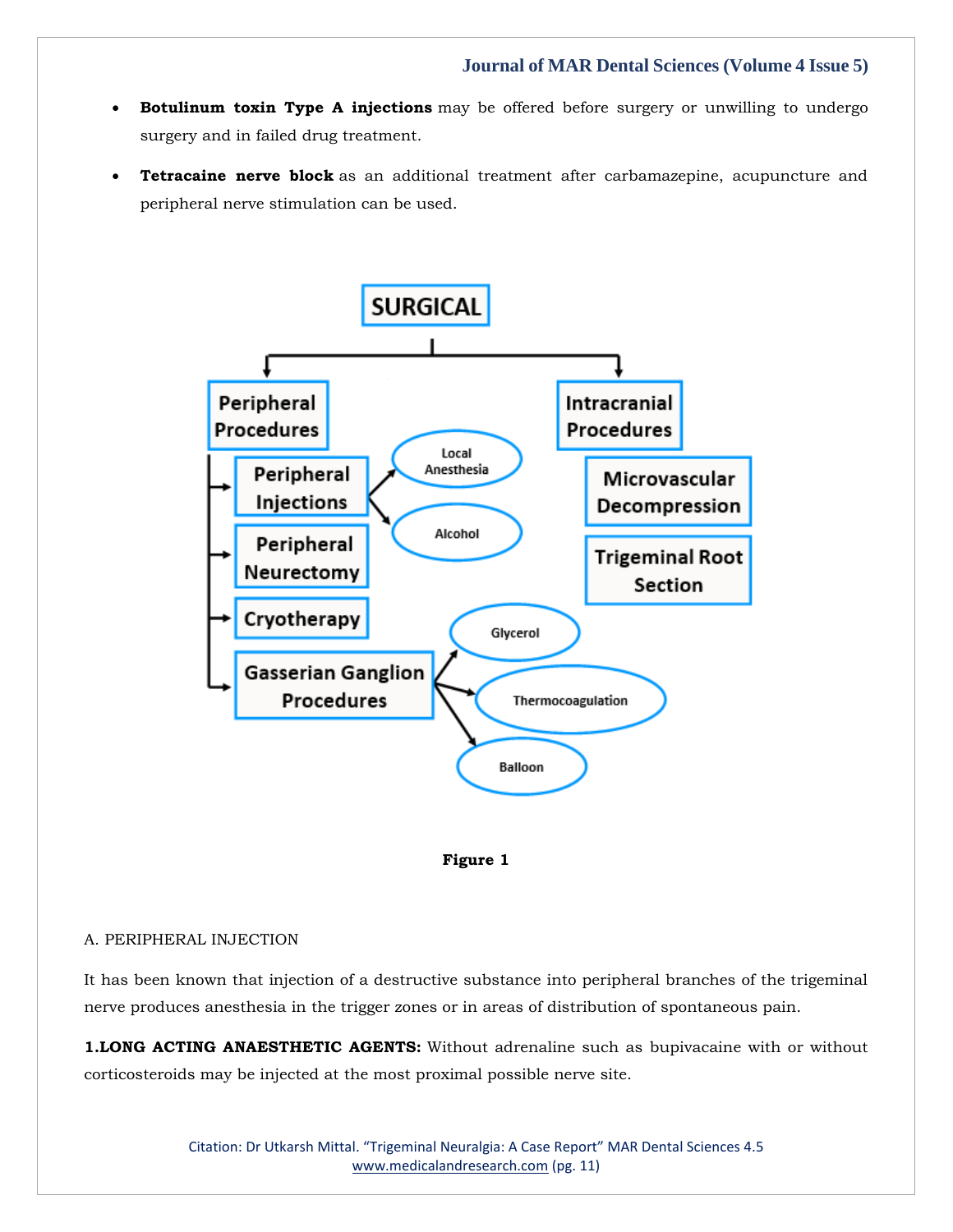**2.ALCOHOL INJECTION:** 0.5 - 2 ml of 95% absolute alcohol can be used to block the peripheral branches of the trigeminal nerve. The aim is to destroy the nerve fibers & produces total numbness in the region of distribution of the nerve that was anesthetized.

## **Complication:**

- Necrosis of the adjacent tissue
- Fibrosis
- Alcohol-induced neuritis

## B. GAMMA KNIFE RADIOSURGERY

- It is a Non-Invasive, Scalpel Less Radiosurgery.
- It is based on the principle that, radiation delivered precisely to a target will destroy the cells in a particular area while minimizing injury to surrounding nerves and brain tissue.
- The Gamma Knife is not a knife. It is a complex machine that uses Cobalt 60 as the energy source in radiosurgery.

## C.PERCUTANEOUS BALLOON COMPRESSION [PBC]

- This is a mechanical means of destruction of the trigeminal nerve introduced by Mullan & Lichtor in 1980.
- Technique
	- o Ano. 4 Fogarty's catheter is introduced with fluoroscopic guidance.
	- $\circ$  A0.7 mm balloon is inflated for  $1 2$  minutes.
- PBC is a safe, simple, and effective method of about 90% temporary pain relief.

## D. GLYCEROL RHIZOTOMY

- Glycerol is neurolytic alcohol that can be used to chemically destroy the nerve root.
- Advantages: Simple technique, Lower incidence of anesthesia Dolorosa

Citation: Dr Utkarsh Mittal. "Trigeminal Neuralgia: A Case Report" MAR Dental Sciences 4.5 [www.medicalandresearch.com](http://www.medicalandresearch.com/) (pg. 12)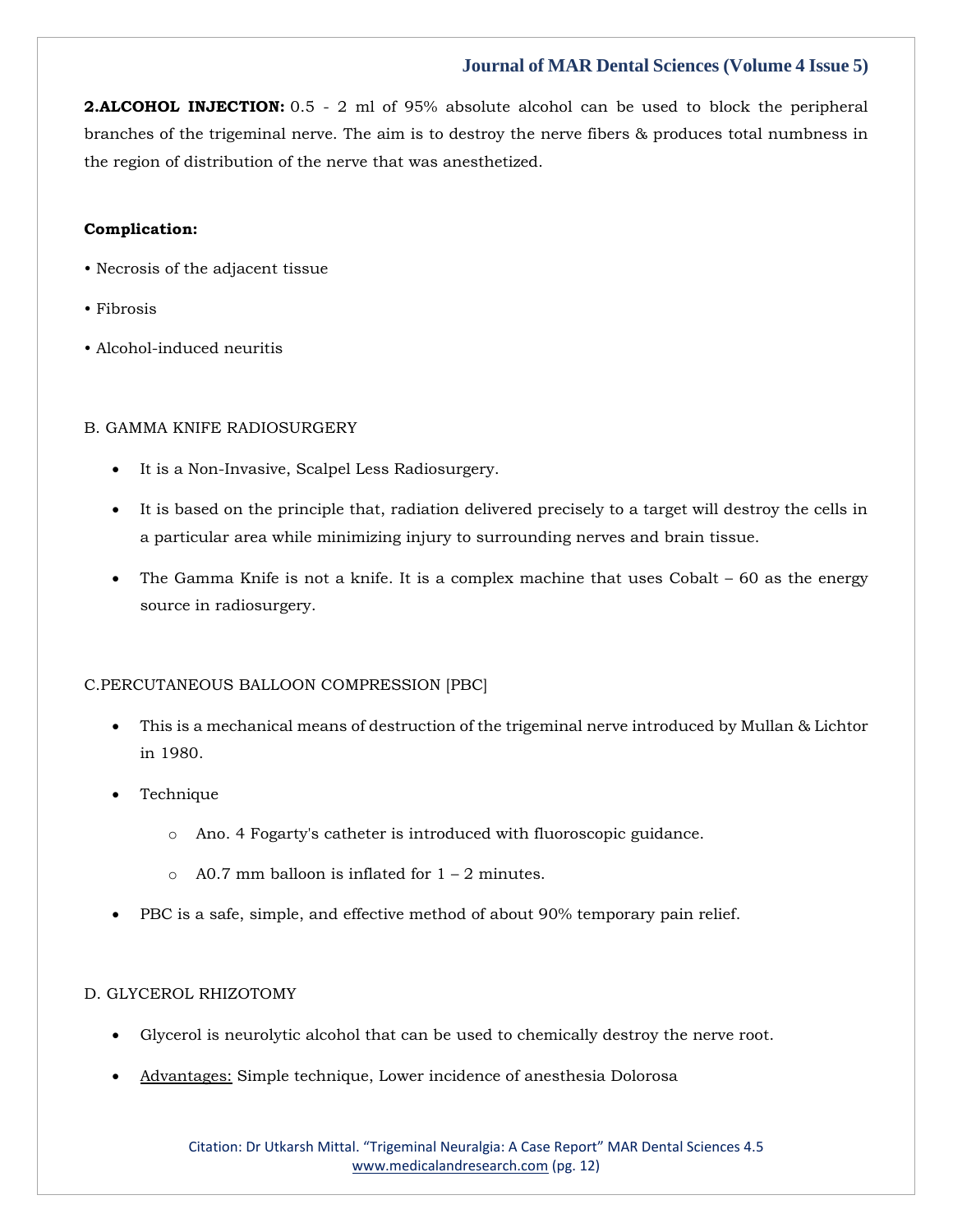• Complication: Postoperative headache, nausea, vomiting, meningitis, post-operative herpes simplex perioral.

## E. RADIOFREQUENCY THERMO COAGULATION [RFTC]

It was first introduced by Kirschner in 1931 & later modified by Sweet 1970.

### **Technique:**

- 1. The patient is sedated with a short-acting sedative and vital signs are monitored.
- 2. The electrode is inserted through the cheek under fluoroscopy into the foramen ovale.
- 3. The patient is awakened briefly to accurately locate the position of the electrode.

## **Indications:**

- Toxicity of drugs
- Failure of response to the other modalities
- Dependence on the drugs for a lifetime
- Elderly patients
- Medically compromised patients

#### **Advantages:**

- Comparative low rate of recurrence
- Zero mortality
- Thermo coagulation preserves the motor function of the trigeminal nerve
- Can avoid major surgical procedure

#### **Disadvantages:**

May cause anesthesia Dolorosa loss of corneal reflex Meningitis (rarely)

## **[a] INFRA ORBITAL NEURECTOMY**

- 1.Conventional Intraoral Approach
- 2.Braun's Trans antral Approach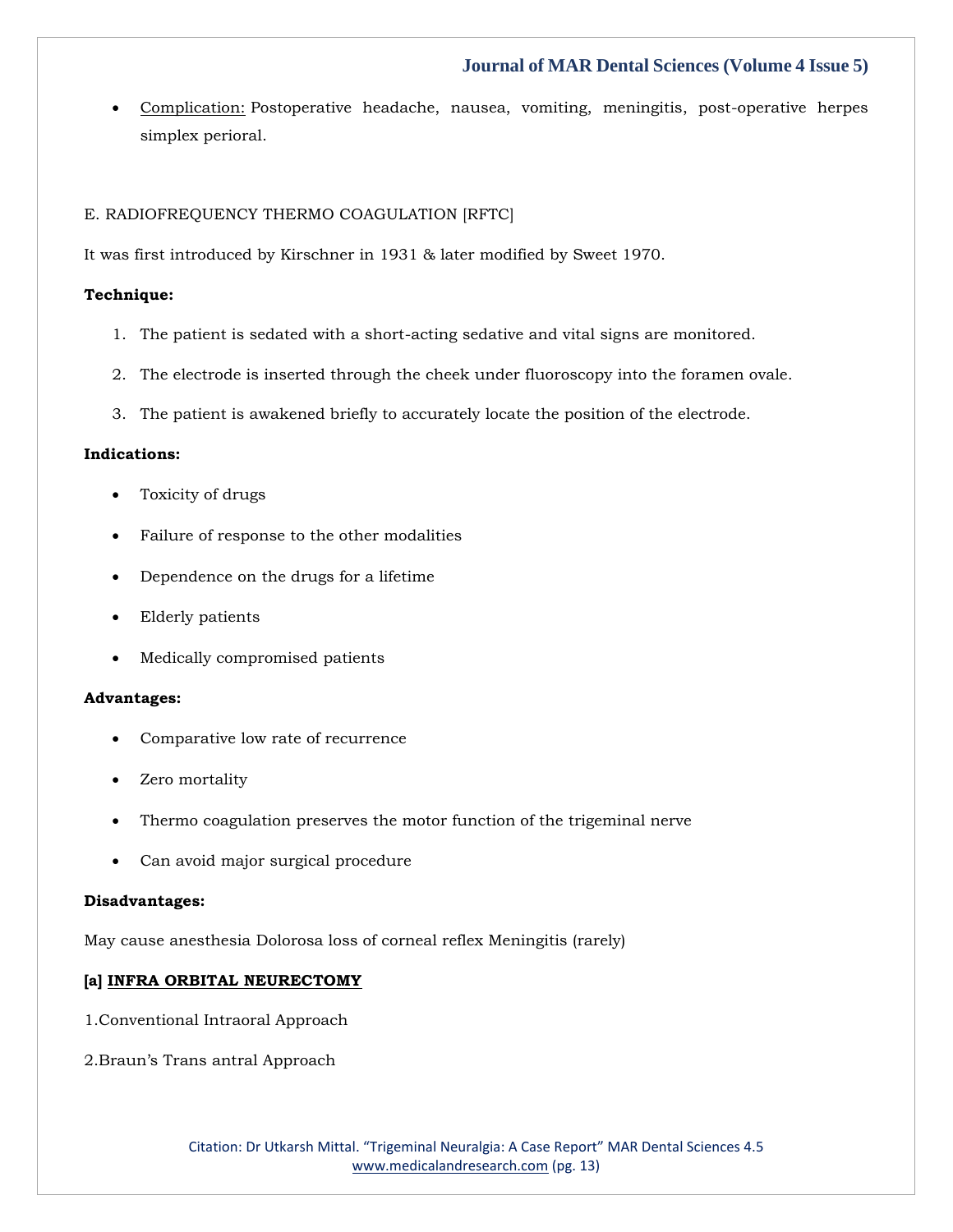## **[b] INFERIOR ALVEOLAR NEURECTOMY:**

1.Extraoral approach

2.Intraoral approach

### F. LINGUAL NEURECTOMY:

• An incision is made in the anterior border of the ramus slightly towards the lingual side.

• The lingual aspect is exposed & the lingual nerve is identified in the third molar region just below the periosteum.

• The nerve can be either avulsed or ligated, cut and the ends may be cauterized.

## G. MICROVASCULAR DECOMPRESSION

## **a. Open Procedures [Intracranial Procedures]**

- 1. Procedure popularized in 1967 1976 by Jannetta.
- 2. Most commonly performed is the intracranial open procedure.
- 3. The root is examined under the microscope.

#### H. Endoscopic Vascular Decompression

a. Endoscopic techniques are increasingly being used in spine, skull base and intracranial pathologies.

b. Endoscopic technique can be used alone in TN or as an adjuvant to the microscope.

c. It is a minimally invasive technique, allows better visualization of the entire root from the pons to ganglion including the ventral aspect.

d. The endoscope is a valuable tool during MVD, especially when a bony ridge hides the direct microscopic view of the vascular conflict.

e. Effectiveness and completeness of decompression can be better assessed.

f. New nerve-vessel conflicts can be identified which may be missed by microscope in 7.5%–33% of patients.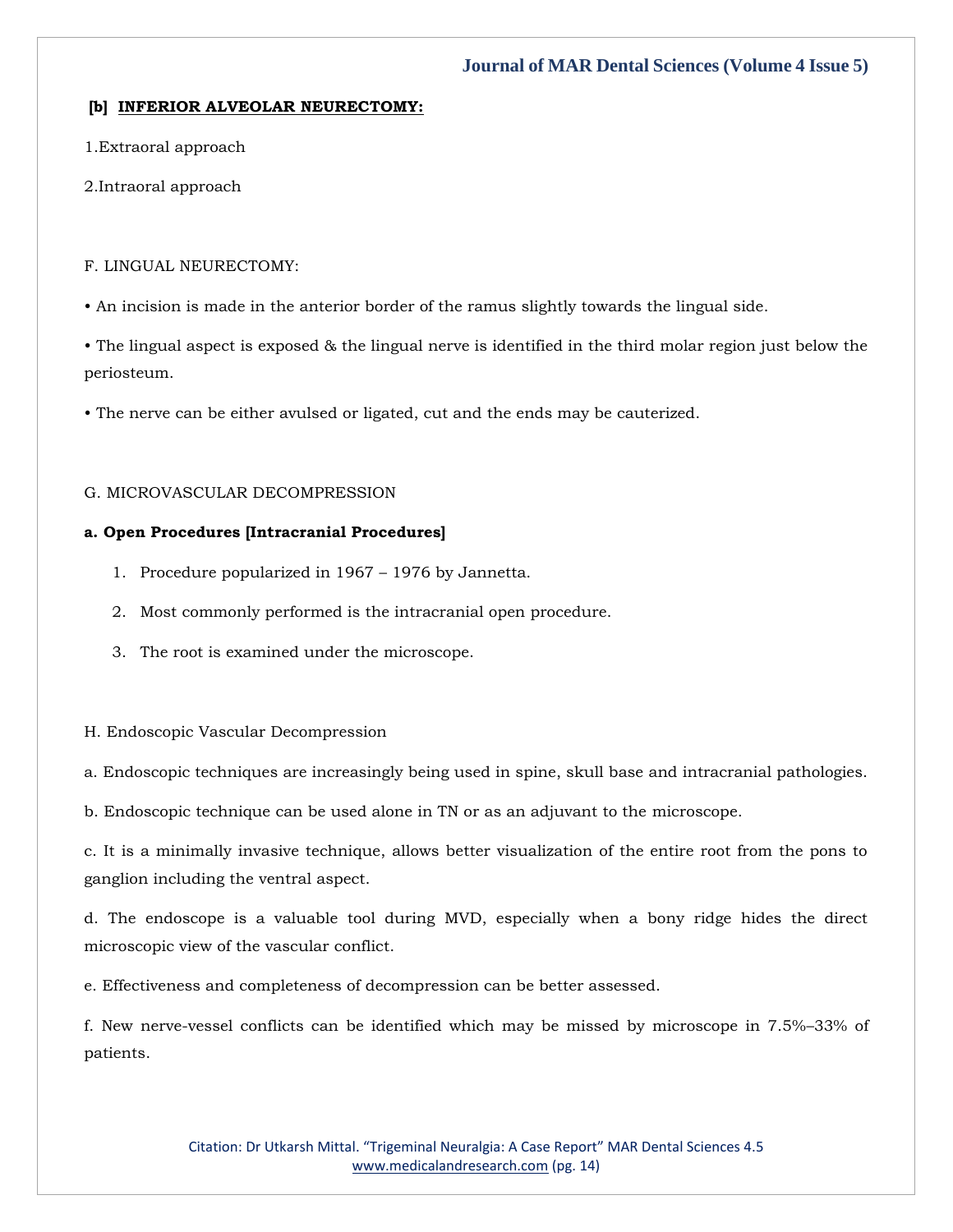g. It is safe, requires less brain retraction and is associated with improved pain relief with lower complications as compared to MVD.

h. The vascular conflict is mostly distributed in the medial side on the second division while it is in the lateral area for the third division in TN.

## **References**

1[.Merskey H., and Bogduk N.: Classification of Chronic pain: Description of chronic pain syndromes](https://www.google.com/search?q=.%3A+Classification+of+Chronic+pain%3A+Description+of+chronic+pain+syndromes+and+definitions+of+pain+terms&sxsrf=APq-WBtkPQ5_u6H4eg-rbuPk6IdhrWRriA%3A1643711364514&ei=hAv5YdTVHu6J4-EPnMmjwAM&ved=0ahUKEwjUp_r_pd71AhXuxDgGHZzkCDgQ4dUDCA4&uact=5&oq=.%3A+Classification+of+Chronic+pain%3A+Description+of+chronic+pain+syndromes+and+definitions+of+pain+terms&gs_lcp=Cgdnd3Mtd2l6EAMyBwgjEOoCECcyBwgjEOoCECcyBwgjEOoCECcyBwgjEOoCECcyBwgjEOoCECcyBwgjEOoCECcyBwgjEOoCECcyBwgjEOoCECcyBwgjEOoCECcyBwgjEOoCECdKBAhBGABKBAhGGABQ0gZY0gZg6QhoAXACeACAAQCIAQCSAQCYAQCgAQGgAQKwAQrAAQE&sclient=gws-wiz)  [and definitions of pain terms; Second edition IASP Press, Seattle, 1994.](https://www.google.com/search?q=.%3A+Classification+of+Chronic+pain%3A+Description+of+chronic+pain+syndromes+and+definitions+of+pain+terms&sxsrf=APq-WBtkPQ5_u6H4eg-rbuPk6IdhrWRriA%3A1643711364514&ei=hAv5YdTVHu6J4-EPnMmjwAM&ved=0ahUKEwjUp_r_pd71AhXuxDgGHZzkCDgQ4dUDCA4&uact=5&oq=.%3A+Classification+of+Chronic+pain%3A+Description+of+chronic+pain+syndromes+and+definitions+of+pain+terms&gs_lcp=Cgdnd3Mtd2l6EAMyBwgjEOoCECcyBwgjEOoCECcyBwgjEOoCECcyBwgjEOoCECcyBwgjEOoCECcyBwgjEOoCECcyBwgjEOoCECcyBwgjEOoCECcyBwgjEOoCECcyBwgjEOoCECdKBAhBGABKBAhGGABQ0gZY0gZg6QhoAXACeACAAQCIAQCSAQCYAQCgAQGgAQKwAQrAAQE&sclient=gws-wiz)

2[.Olesen J.: Classification and diagnostic criteria for headache disorders, cranial neuralgias and facial](https://www.google.com/search?q=Classification+and+diagnostic+criteria+for+headache+disorders%2C+cranial+neuralgias+and+facial+pain.+First+edition&sxsrf=APq-WBs4EEGi4zqNqG-FL0VehGnK_mJqlQ%3A1643713920485&ei=gBX5YZDqHN6ZseMP1Lun0Ak&ved=0ahUKEwiQqt7Cr971AhXeTGwGHdTdCZoQ4dUDCA4&uact=5&oq=Classification+and+diagnostic+criteria+for+headache+disorders%2C+cranial+neuralgias+and+facial+pain.+First+edition&gs_lcp=Cgdnd3Mtd2l6EAMyBwgjEOoCECcyBwgjEOoCECcyBwgjEOoCECcyBwgjEOoCECcyBwgjEOoCECcyBwgjEOoCECcyBwgjEOoCECcyBwgjEOoCECcyBwgjEOoCECcyBwgjEOoCECdKBAhBGABKBAhGGABQ2wRY2wRg3wZoAXACeACAAQCIAQCSAQCYAQCgAQGgAQKwAQrAAQE&sclient=gws-wiz)  [pain. First edition. Cephalalgia 8 Suppl 7: 1-96, 1988.](https://www.google.com/search?q=Classification+and+diagnostic+criteria+for+headache+disorders%2C+cranial+neuralgias+and+facial+pain.+First+edition&sxsrf=APq-WBs4EEGi4zqNqG-FL0VehGnK_mJqlQ%3A1643713920485&ei=gBX5YZDqHN6ZseMP1Lun0Ak&ved=0ahUKEwiQqt7Cr971AhXeTGwGHdTdCZoQ4dUDCA4&uact=5&oq=Classification+and+diagnostic+criteria+for+headache+disorders%2C+cranial+neuralgias+and+facial+pain.+First+edition&gs_lcp=Cgdnd3Mtd2l6EAMyBwgjEOoCECcyBwgjEOoCECcyBwgjEOoCECcyBwgjEOoCECcyBwgjEOoCECcyBwgjEOoCECcyBwgjEOoCECcyBwgjEOoCECcyBwgjEOoCECcyBwgjEOoCECdKBAhBGABKBAhGGABQ2wRY2wRg3wZoAXACeACAAQCIAQCSAQCYAQCgAQGgAQKwAQrAAQE&sclient=gws-wiz)

3[.Olesen J.: The international classification of headache disorder. 2nd edition. Cephalalgia 24 Suppl 1](https://www.google.com/search?q=The+international+classification+of+headache+disorder.+2nd+edition&sxsrf=APq-WBuO9c7KUNwFCRJ9RSh_xRCxcbEbFQ%3A1643713934776&ei=jhX5YaHTLo6UseMP4oWcmAs&ved=0ahUKEwih0sbJr971AhUOSmwGHeICB7MQ4dUDCA4&uact=5&oq=The+international+classification+of+headache+disorder.+2nd+edition&gs_lcp=Cgdnd3Mtd2l6EAMyBggAEBYQHjIGCAAQFhAeMgYIABAWEB46BwgjEOoCECdKBAhBGABKBAhGGABQjAVYjAVgtQdoAXACeACAAZMCiAGTApIBAzItMZgBAKABAaABArABCsABAQ&sclient=gws-wiz)  [: 1-160, 2004.](https://www.google.com/search?q=The+international+classification+of+headache+disorder.+2nd+edition&sxsrf=APq-WBuO9c7KUNwFCRJ9RSh_xRCxcbEbFQ%3A1643713934776&ei=jhX5YaHTLo6UseMP4oWcmAs&ved=0ahUKEwih0sbJr971AhUOSmwGHeICB7MQ4dUDCA4&uact=5&oq=The+international+classification+of+headache+disorder.+2nd+edition&gs_lcp=Cgdnd3Mtd2l6EAMyBggAEBYQHjIGCAAQFhAeMgYIABAWEB46BwgjEOoCECdKBAhBGABKBAhGGABQjAVYjAVgtQdoAXACeACAAZMCiAGTApIBAzItMZgBAKABAaABArABCsABAQ&sclient=gws-wiz)

4[.Elias W.J., and Burchiel K.J.: Trigeminal neuralgia and other neuropathic pain symdromes of the](https://www.google.com/search?q=Trigeminal+neuralgia+and+other+neuropathic+pain+symdromes+of+the+head+and+face&sxsrf=APq-WBuzpGPZkLhVK14GFKYDDbDRGd58Hg%3A1643713950987&ei=nhX5Yea8O7ycseMP3P-gwAI&ved=0ahUKEwjmg6TRr971AhU8TmwGHdw_CCgQ4dUDCA4&uact=5&oq=Trigeminal+neuralgia+and+other+neuropathic+pain+symdromes+of+the+head+and+face&gs_lcp=Cgdnd3Mtd2l6EAMyBwgjEOoCECcyBwgjEOoCECcyBwgjEOoCECcyBwgjEOoCECcyBwgjEOoCECcyBwgjEOoCECcyBwgjEOoCECcyBwgjEOoCECcyBwgjEOoCECcyBwgjEOoCECdKBAhBGABKBAhGGABQ9wRY9wRg4wZoAXACeACAAQCIAQCSAQCYAQCgAQGgAQKwAQrAAQE&sclient=gws-wiz)  [head and face. Curr Pain Headache Rep 6: 115-124, 2002.](https://www.google.com/search?q=Trigeminal+neuralgia+and+other+neuropathic+pain+symdromes+of+the+head+and+face&sxsrf=APq-WBuzpGPZkLhVK14GFKYDDbDRGd58Hg%3A1643713950987&ei=nhX5Yea8O7ycseMP3P-gwAI&ved=0ahUKEwjmg6TRr971AhU8TmwGHdw_CCgQ4dUDCA4&uact=5&oq=Trigeminal+neuralgia+and+other+neuropathic+pain+symdromes+of+the+head+and+face&gs_lcp=Cgdnd3Mtd2l6EAMyBwgjEOoCECcyBwgjEOoCECcyBwgjEOoCECcyBwgjEOoCECcyBwgjEOoCECcyBwgjEOoCECcyBwgjEOoCECcyBwgjEOoCECcyBwgjEOoCECcyBwgjEOoCECdKBAhBGABKBAhGGABQ9wRY9wRg4wZoAXACeACAAQCIAQCSAQCYAQCgAQGgAQKwAQrAAQE&sclient=gws-wiz)

5[.Tyler-Kabara E.C., Kassam A.B., Horowitz M.H., Urgo L., Hadjipanayis C., Levy E.I., and Chang Y.F.:](https://www.google.com/search?q=Predictors+of+outcome+in+surgically+managed+patients+with+typical+and+atypical+trigeminal+neuralgia+%3A+comparison+of+results+following+Microvascular+decompression&sxsrf=APq-WBs-4ZtDUdc02Av2w5r0p_RsavaVXw%3A1643713964536&ei=rBX5YaXWH92QseMPqq-AgAQ&ved=0ahUKEwil3N7Xr971AhVdSGwGHaoXAEAQ4dUDCA4&uact=5&oq=Predictors+of+outcome+in+surgically+managed+patients+with+typical+and+atypical+trigeminal+neuralgia+%3A+comparison+of+results+following+Microvascular+decompression&gs_lcp=Cgdnd3Mtd2l6EAMyBwgjEOoCECcyBwgjEOoCECcyBwgjEOoCECcyBwgjEOoCECcyBwgjEOoCECcyBwgjEOoCECcyBwgjEOoCECcyBwgjEOoCECcyBwgjEOoCECcyBwgjEOoCECdKBAhBGABKBAhGGABQngVYngVgwwdoAXABeACAAQCIAQCSAQCYAQCgAQGgAQKwAQrAAQE&sclient=gws-wiz)  [Predictors of outcome in surgically managed patients with typical and atypical trigeminal neuralgia :](https://www.google.com/search?q=Predictors+of+outcome+in+surgically+managed+patients+with+typical+and+atypical+trigeminal+neuralgia+%3A+comparison+of+results+following+Microvascular+decompression&sxsrf=APq-WBs-4ZtDUdc02Av2w5r0p_RsavaVXw%3A1643713964536&ei=rBX5YaXWH92QseMPqq-AgAQ&ved=0ahUKEwil3N7Xr971AhVdSGwGHaoXAEAQ4dUDCA4&uact=5&oq=Predictors+of+outcome+in+surgically+managed+patients+with+typical+and+atypical+trigeminal+neuralgia+%3A+comparison+of+results+following+Microvascular+decompression&gs_lcp=Cgdnd3Mtd2l6EAMyBwgjEOoCECcyBwgjEOoCECcyBwgjEOoCECcyBwgjEOoCECcyBwgjEOoCECcyBwgjEOoCECcyBwgjEOoCECcyBwgjEOoCECcyBwgjEOoCECcyBwgjEOoCECdKBAhBGABKBAhGGABQngVYngVgwwdoAXABeACAAQCIAQCSAQCYAQCgAQGgAQKwAQrAAQE&sclient=gws-wiz)  [comparison of results following Microvascular decompression. J Neurosurg 96: 527-531, 2002.](https://www.google.com/search?q=Predictors+of+outcome+in+surgically+managed+patients+with+typical+and+atypical+trigeminal+neuralgia+%3A+comparison+of+results+following+Microvascular+decompression&sxsrf=APq-WBs-4ZtDUdc02Av2w5r0p_RsavaVXw%3A1643713964536&ei=rBX5YaXWH92QseMPqq-AgAQ&ved=0ahUKEwil3N7Xr971AhVdSGwGHaoXAEAQ4dUDCA4&uact=5&oq=Predictors+of+outcome+in+surgically+managed+patients+with+typical+and+atypical+trigeminal+neuralgia+%3A+comparison+of+results+following+Microvascular+decompression&gs_lcp=Cgdnd3Mtd2l6EAMyBwgjEOoCECcyBwgjEOoCECcyBwgjEOoCECcyBwgjEOoCECcyBwgjEOoCECcyBwgjEOoCECcyBwgjEOoCECcyBwgjEOoCECcyBwgjEOoCECcyBwgjEOoCECdKBAhBGABKBAhGGABQngVYngVgwwdoAXABeACAAQCIAQCSAQCYAQCgAQGgAQKwAQrAAQE&sclient=gws-wiz)

6[.Jensen T.S., Rasmussen P., and Reske-Nielsen E., Association of trigeminal neuralgia with multiple](https://www.google.com/search?q=Association+of+trigeminal+neuralgia+with+multiple+sclerosis%3A+clinical+and+pathological+features&sxsrf=APq-WBvZYTFFo7i2Qig-3Il1AlZzx0VvFg%3A1643713998253&ei=zhX5Yeb1DpqeseMP1aSagAI&ved=0ahUKEwjmlOnnr971AhUaT2wGHVWSBiAQ4dUDCA4&uact=5&oq=Association+of+trigeminal+neuralgia+with+multiple+sclerosis%3A+clinical+and+pathological+features&gs_lcp=Cgdnd3Mtd2l6EAM6BwgjEOoCECdKBAhBGABKBAhGGABQkQVYkQVgywdoAXAAeACAAbwBiAG8AZIBAzAuMZgBAKABAaABArABCsABAQ&sclient=gws-wiz)  [sclerosis: clinical and pathological features, Acta Neural Scand 65: 182-189, 1982.](https://www.google.com/search?q=Association+of+trigeminal+neuralgia+with+multiple+sclerosis%3A+clinical+and+pathological+features&sxsrf=APq-WBvZYTFFo7i2Qig-3Il1AlZzx0VvFg%3A1643713998253&ei=zhX5Yeb1DpqeseMP1aSagAI&ved=0ahUKEwjmlOnnr971AhUaT2wGHVWSBiAQ4dUDCA4&uact=5&oq=Association+of+trigeminal+neuralgia+with+multiple+sclerosis%3A+clinical+and+pathological+features&gs_lcp=Cgdnd3Mtd2l6EAM6BwgjEOoCECdKBAhBGABKBAhGGABQkQVYkQVgywdoAXAAeACAAbwBiAG8AZIBAzAuMZgBAKABAaABArABCsABAQ&sclient=gws-wiz)

7[.Shankland W.E., 2nd: Differential diagnosis of two disorders that produce common orofacial pain](https://www.google.com/search?q=Differential+diagnosis+of+two+disorders+that+produce+common+orofacial+pain+symptoms&sxsrf=APq-WBvC9u_FT9mB6wYNulRKwMRliDtcwg%3A1643714035466&ei=8xX5YZTsG_uf4-EPjP6JwAg&ved=0ahUKEwjUscj5r971AhX7zzgGHQx_AogQ4dUDCA4&uact=5&oq=Differential+diagnosis+of+two+disorders+that+produce+common+orofacial+pain+symptoms&gs_lcp=Cgdnd3Mtd2l6EAM6BwgjEOoCECdKBAhBGABKBAhGGABQogVYogVggwdoAXACeACAAdQBiAHUAZIBAzItMZgBAKABAaABArABCsABAQ&sclient=gws-wiz)  [symptoms. Gen Dent 49: 150-155, 2001.](https://www.google.com/search?q=Differential+diagnosis+of+two+disorders+that+produce+common+orofacial+pain+symptoms&sxsrf=APq-WBvC9u_FT9mB6wYNulRKwMRliDtcwg%3A1643714035466&ei=8xX5YZTsG_uf4-EPjP6JwAg&ved=0ahUKEwjUscj5r971AhX7zzgGHQx_AogQ4dUDCA4&uact=5&oq=Differential+diagnosis+of+two+disorders+that+produce+common+orofacial+pain+symptoms&gs_lcp=Cgdnd3Mtd2l6EAM6BwgjEOoCECdKBAhBGABKBAhGGABQogVYogVggwdoAXACeACAAdQBiAHUAZIBAzItMZgBAKABAaABArABCsABAQ&sclient=gws-wiz)

8[.Rasmussen P., and Riishede J.; Facial pain treated with carbamazepin \[Tegretol\], Acta Neurol Scand](https://www.google.com/search?q=Facial+pain+treated+with+carbamazepin+%5BTegretol%5D&sxsrf=APq-WBsvOjGSkSWJdCefsh9NFVWkeRSE_g%3A1643714055866&ei=Bxb5YcmoNP-c4-EPldSEsAw&ved=0ahUKEwiJyKWDsN71AhV_zjgGHRUqAcYQ4dUDCA4&uact=5&oq=Facial+pain+treated+with+carbamazepin+%5BTegretol%5D&gs_lcp=Cgdnd3Mtd2l6EAM6BwgjEOoCECdKBAhBGABKBAhGGABQ-gVY-gVgsghoAXACeACAAfwBiAH8AZIBAzItMZgBAKABAaABArABCsABAQ&sclient=gws-wiz)  [46: 385-408, 1970.](https://www.google.com/search?q=Facial+pain+treated+with+carbamazepin+%5BTegretol%5D&sxsrf=APq-WBsvOjGSkSWJdCefsh9NFVWkeRSE_g%3A1643714055866&ei=Bxb5YcmoNP-c4-EPldSEsAw&ved=0ahUKEwiJyKWDsN71AhV_zjgGHRUqAcYQ4dUDCA4&uact=5&oq=Facial+pain+treated+with+carbamazepin+%5BTegretol%5D&gs_lcp=Cgdnd3Mtd2l6EAM6BwgjEOoCECdKBAhBGABKBAhGGABQ-gVY-gVgsghoAXACeACAAfwBiAH8AZIBAzItMZgBAKABAaABArABCsABAQ&sclient=gws-wiz)

9[.Burchiel K.J.: Trigeminal neuropathic pain. Acta Neurochir Suppl \[Wien\] 58: 145-149, 1993.](https://www.google.com/search?q=Trigeminal+neuropathic+pain&sxsrf=APq-WBsZYlHfMnKojPQ14wogmBcjurK4gA%3A1643714078126&ei=Hhb5YYeOB6-X4-EPrsG1iAI&ved=0ahUKEwiHlfSNsN71AhWvyzgGHa5gDSEQ4dUDCA4&uact=5&oq=Trigeminal+neuropathic+pain&gs_lcp=Cgdnd3Mtd2l6EAMyBQgAEIAEMgUIABCABDIFCAAQgAQyCggAEIAEEIcCEBQyCggAEIAEEIcCEBQyBggAEBYQHjIGCAAQFhAeMgYIABAWEB4yBggAEBYQHjIGCAAQFhAeOgcIIxDqAhAnSgQIQRgASgQIRhgAUI8FWI8FYIoHaAFwAXgAgAHQAYgB0AGSAQMyLTGYAQCgAQGgAQKwAQrAAQE&sclient=gws-wiz)

10[.Hsu F.P.K., Israrel Z.H., Burgess J.A., and Burchiel K.J.: Orofacial pain: Differential diagnosis and](https://www.google.com/search?q=Orofacial+pain%3A+Differential+diagnosis+and+treatment.+Practical+pain+management&sxsrf=APq-WBu-HNRbJT0GjsYErK73iqcB4iNatw%3A1643714091101&ei=Kxb5YZi8BcOG4-EPsIaJwA8&ved=0ahUKEwjY_YuUsN71AhVDwzgGHTBDAvgQ4dUDCA4&uact=5&oq=Orofacial+pain%3A+Differential+diagnosis+and+treatment.+Practical+pain+management&gs_lcp=Cgdnd3Mtd2l6EAM6BwgjEOoCECdKBAhBGABKBAhGGABQogVYogVgzgdoAXACeACAAbgBiAG4AZIBAzAuMZgBAKABAaABArABCsABAQ&sclient=gws-wiz)  [treatment. Practical pain management \[Tollison C.D., Satterthwaite J.R., and Tollison J.W. \[eds\]\]](https://www.google.com/search?q=Orofacial+pain%3A+Differential+diagnosis+and+treatment.+Practical+pain+management&sxsrf=APq-WBu-HNRbJT0GjsYErK73iqcB4iNatw%3A1643714091101&ei=Kxb5YZi8BcOG4-EPsIaJwA8&ved=0ahUKEwjY_YuUsN71AhVDwzgGHTBDAvgQ4dUDCA4&uact=5&oq=Orofacial+pain%3A+Differential+diagnosis+and+treatment.+Practical+pain+management&gs_lcp=Cgdnd3Mtd2l6EAM6BwgjEOoCECdKBAhBGABKBAhGGABQogVYogVgzgdoAXACeACAAbgBiAG4AZIBAzAuMZgBAKABAaABArABCsABAQ&sclient=gws-wiz)  [Lippincott Williams & Wilkins, Philadelphia, 2002, pp.359-373.](https://www.google.com/search?q=Orofacial+pain%3A+Differential+diagnosis+and+treatment.+Practical+pain+management&sxsrf=APq-WBu-HNRbJT0GjsYErK73iqcB4iNatw%3A1643714091101&ei=Kxb5YZi8BcOG4-EPsIaJwA8&ved=0ahUKEwjY_YuUsN71AhVDwzgGHTBDAvgQ4dUDCA4&uact=5&oq=Orofacial+pain%3A+Differential+diagnosis+and+treatment.+Practical+pain+management&gs_lcp=Cgdnd3Mtd2l6EAM6BwgjEOoCECdKBAhBGABKBAhGGABQogVYogVgzgdoAXACeACAAbgBiAG4AZIBAzAuMZgBAKABAaABArABCsABAQ&sclient=gws-wiz)

11[.Yonas H., and Jannetta P.J.: Neurunoma of the trigeminal root and atypical trigeminal neuralgia:](https://www.google.com/search?q=Neurunoma+of+the+trigeminal+root+and+atypical+trigeminal+neuralgia%3A+their+commonality&sxsrf=APq-WBuefTxXcFIf7ZzzJ7hE8SprjJ8Dig%3A1643714110256&ei=Phb5YeKID7Wd4-EPzrKGkAM&ved=0ahUKEwjin52dsN71AhW1zjgGHU6ZATIQ4dUDCA4&uact=5&oq=Neurunoma+of+the+trigeminal+root+and+atypical+trigeminal+neuralgia%3A+their+commonality&gs_lcp=Cgdnd3Mtd2l6EAM6BwgjEOoCECdKBAhBGABKBAhGGABQlgVYlgVgogdoAXACeACAAcwBiAHMAZIBAzItMZgBAKABAaABArABCsABAQ&sclient=gws-wiz)  [their commonality. Neurosurgery 6: 273-277, 1980.](https://www.google.com/search?q=Neurunoma+of+the+trigeminal+root+and+atypical+trigeminal+neuralgia%3A+their+commonality&sxsrf=APq-WBuefTxXcFIf7ZzzJ7hE8SprjJ8Dig%3A1643714110256&ei=Phb5YeKID7Wd4-EPzrKGkAM&ved=0ahUKEwjin52dsN71AhW1zjgGHU6ZATIQ4dUDCA4&uact=5&oq=Neurunoma+of+the+trigeminal+root+and+atypical+trigeminal+neuralgia%3A+their+commonality&gs_lcp=Cgdnd3Mtd2l6EAM6BwgjEOoCECdKBAhBGABKBAhGGABQlgVYlgVgogdoAXACeACAAcwBiAHMAZIBAzItMZgBAKABAaABArABCsABAQ&sclient=gws-wiz)